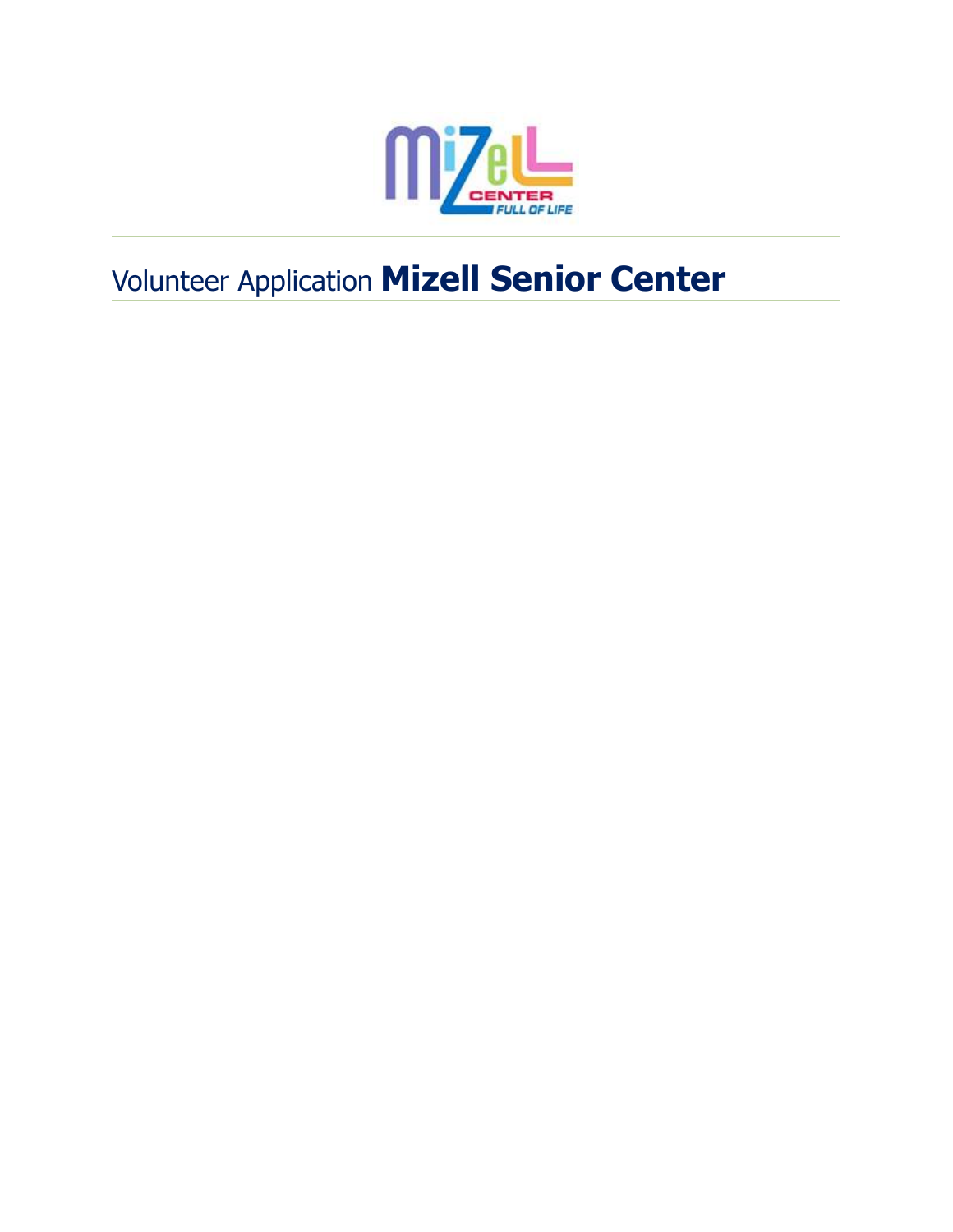## **Contact Information: Please PRINT DATE\_\_\_\_\_\_\_\_\_\_\_\_\_\_\_\_\_\_\_\_\_\_\_**

| Name                                                                                                    |                                   |           |                                                                |                                                                                |
|---------------------------------------------------------------------------------------------------------|-----------------------------------|-----------|----------------------------------------------------------------|--------------------------------------------------------------------------------|
| <b>Street Address</b>                                                                                   |                                   |           |                                                                |                                                                                |
| City, State, Zip Code                                                                                   |                                   |           |                                                                |                                                                                |
| Home Phone                                                                                              |                                   |           |                                                                |                                                                                |
| Cell Phone                                                                                              |                                   |           |                                                                |                                                                                |
| <b>E-Mail Address</b>                                                                                   |                                   |           |                                                                |                                                                                |
| <b>Interests and Abilities:</b>                                                                         |                                   |           |                                                                |                                                                                |
| <b>Opportunities requiring a weekly commitment</b><br>Front Desk/Reception Computer knowledge required. |                                   |           | Shifts are 8:00am-12:30pm & 12:30pm-5:00pm for the front desk. |                                                                                |
| Bingo<br><b>Other Opportunities</b>                                                                     | <b>Shifts are 10:30am-12:30pm</b> |           | Cafe' 480/Lunch Service ________ Aunt Betty's                  |                                                                                |
| Music Host _________ Farmer's Market _______ Café 480/Food Preparation                                  |                                   |           |                                                                |                                                                                |
| in                                                                                                      |                                   |           |                                                                | Activities Host ________On-site Events/Check-in ________Off-Site Events/Check- |
| Special Projects/Mailings ______Flexible                                                                |                                   |           |                                                                |                                                                                |
| Available Shifts: (Our hours of business are Mon-Fri. 8:00am-5:00pm)                                    |                                   |           |                                                                |                                                                                |
| Please place an " $X''$ next to the days/shifts you are available to volunteer                          |                                   |           |                                                                |                                                                                |
|                                                                                                         | Monday AM _____ Monday            |           |                                                                | <b>PM</b>                                                                      |
|                                                                                                         | Tuesday AM                        |           | _Tuesday                                                       | <b>PM</b>                                                                      |
|                                                                                                         | __Wednesday AM                    |           | <b>Wednesday PM</b>                                            |                                                                                |
|                                                                                                         | _Thursday                         | <b>AM</b> | <b>Example 21</b> Thursday                                     | <b>PM</b>                                                                      |
|                                                                                                         | <b>Friday</b>                     | <b>AM</b> | <b>Friday</b>                                                  | <b>PM</b>                                                                      |
| On-Call/Last Minute Tasks _________ Evening Events __________ Flexible/As<br><b>Needed</b>              |                                   |           |                                                                |                                                                                |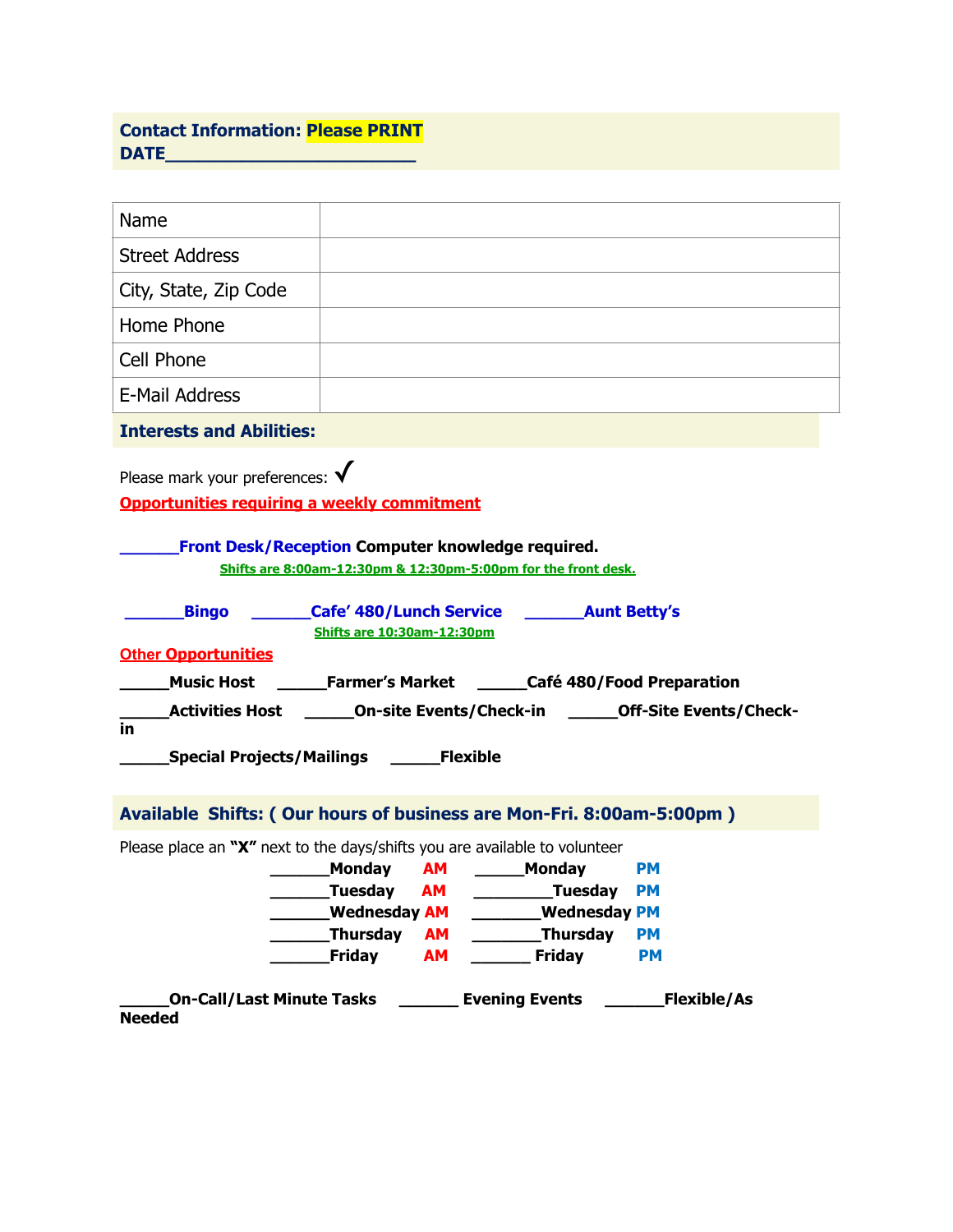## **Skills or Qualifications:**

**PLEASE PRINT-**

Summarize special skills and qualifications you have acquired from employment, previous volunteer work, or through other activities, including hobbies or sports.

| <b>PLEASE PRINT-</b>                          |
|-----------------------------------------------|
|                                               |
|                                               |
|                                               |
|                                               |
|                                               |
|                                               |
| <b>Previous Volunteer Experience:</b>         |
|                                               |
| Summarize your previous volunteer experience. |

**Person to Notify in Case of Emergency: Please PRINT**

| Name                  |  |
|-----------------------|--|
| <b>Street Address</b> |  |
| City, State Zip Code  |  |
| Home Phone            |  |
| Cell Phone            |  |

**Do you have any known allergies? \_\_\_\_\_\_\_\_\_\_\_\_\_\_\_\_\_\_\_\_\_\_\_\_\_\_\_\_\_\_\_\_\_\_\_\_**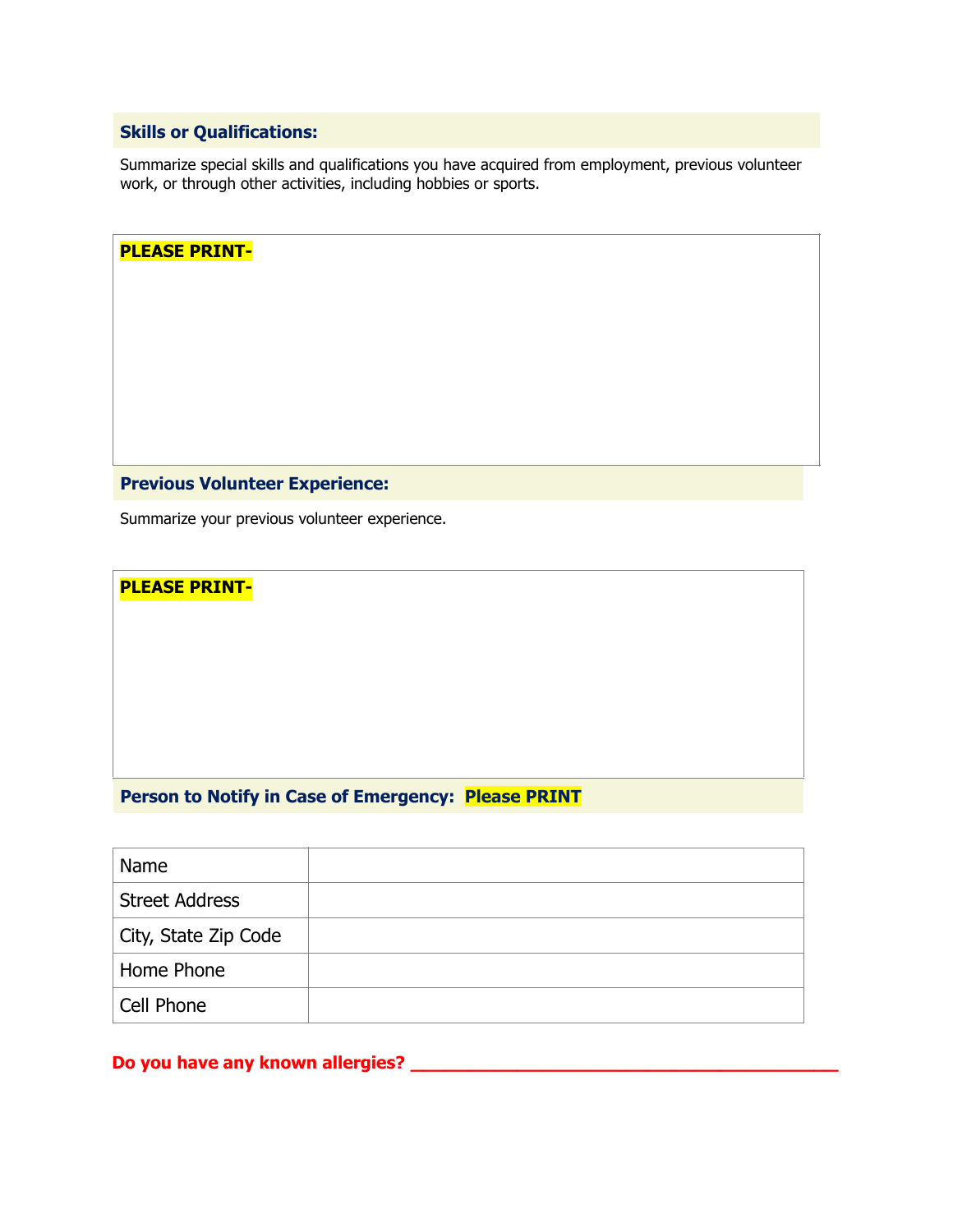### **Do you have any medical conditions that emergency personnel should be aware of?**

**\_\_\_\_\_\_\_\_\_\_\_\_\_\_\_\_\_\_\_\_\_\_\_\_\_\_\_\_\_\_\_\_\_\_\_\_\_\_\_\_\_\_\_\_\_\_\_\_\_\_\_\_\_\_\_\_\_\_\_\_\_**

**\_\_\_\_\_\_\_\_\_\_\_\_\_\_\_\_\_\_\_\_\_\_\_\_\_\_\_\_\_\_\_\_\_\_\_\_\_\_\_\_\_\_\_\_\_\_\_\_\_\_\_\_\_\_\_\_\_\_\_\_\_**

| Are you a member of the Mizell Senior Center? |            | <b>YES</b> | NO.       |
|-----------------------------------------------|------------|------------|-----------|
| Are you a full time resident?                 | <b>YES</b> |            | <b>NO</b> |
| I'm seasonal from:                            | TO         |            |           |

#### **Volunteer Confidentiality Agreement**

This agreement applies to all volunteers associated with and/or involved in the activities or affairs of The Mizell Senior Center. This includes all activity associated with Mizell and all off site locations. All data, materials, knowledge and information generated through, originating from, or having to do with Mizell or persons associated with our activities is to be considered confidential and is not to be disclosed to any third party. All pages, forms, information, designs, documents, printed matter, policies and procedures, conversations, messages(received or transmitted), resources, contacts, e-mail lists, email messages, client, staff or public information is confidential and the sole property of Mizell .This also includes, but is not limited to, any information of, or relating to, our staff, clients, operations and activities. Client information, including all file information, is not be disclosed to any third party, under any circumstances. In addition, any disclosure, misuse, copying or transmitting of any

material, data or information, whether intentional or unintentional may impact your volunteer assignment.

**My signature signifies I agree to these terms and will abide by, adhere to and honor all of the above.**

| <b>Signature of Volunteer_</b> |  |
|--------------------------------|--|
|                                |  |
|                                |  |

**Agreement and Signature:**

By submitting this application, I affirm that the facts set forth in it are true and complete. I understand that if I am accepted as a volunteer, any false statements, omissions, or other misrepresentations made by me on this application may impact my volunteer assignment.

| Name (printed) |  |
|----------------|--|
| Signature      |  |
| Date           |  |